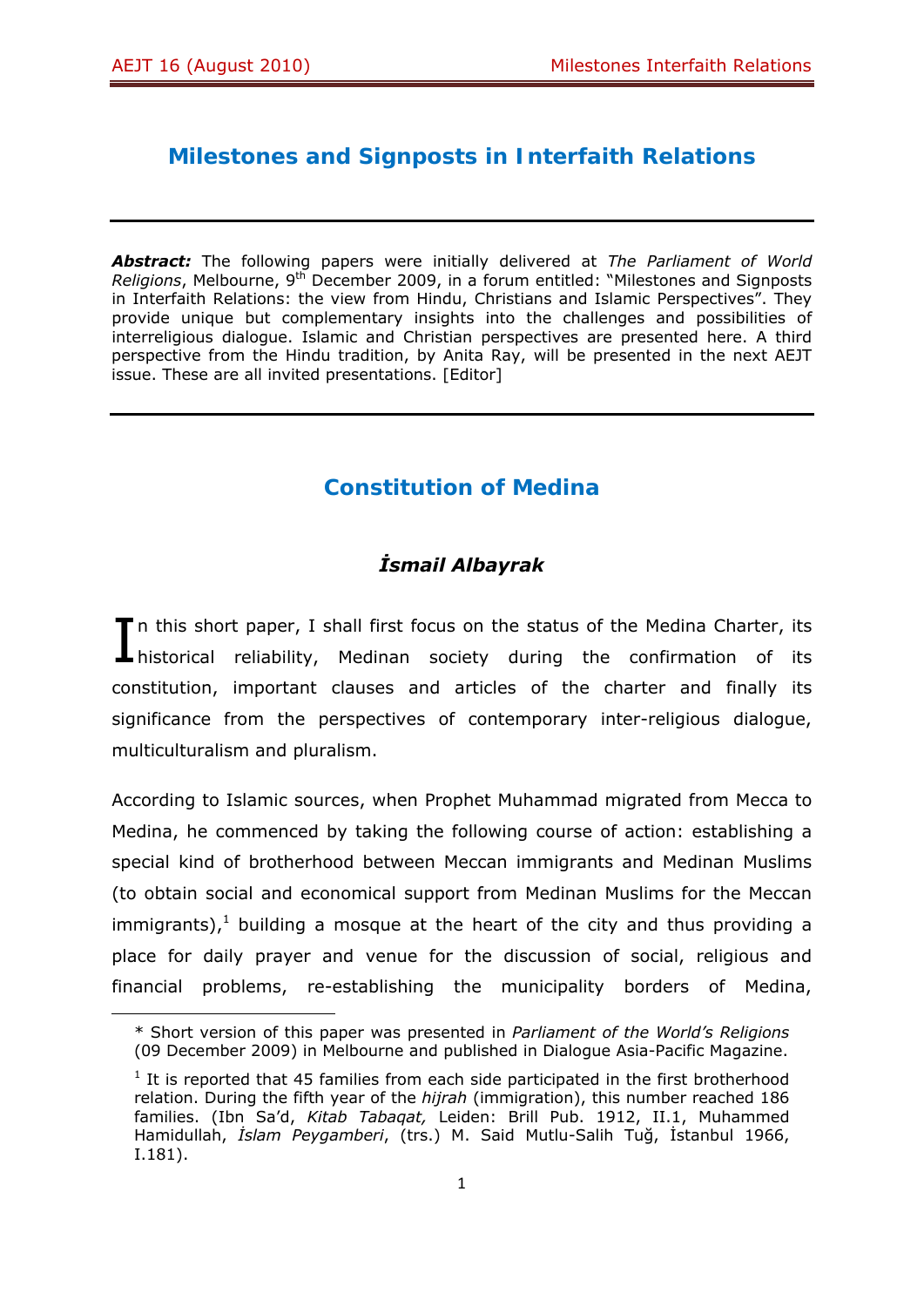conducting a census to determine the Muslim population in Medina. When the Prophet re-defined the Medinan city border, he realised that Medina was composed of a pluralistic society.

It is worthwhile considering the social, cultural, religious and political environment at the time. Muslim immigrants who came to Medina, had suffered significantly at the hands of Pagan persecutors in Mecca. Prior to the arrival of the Prophet Muhammad and his followers, the population of Medina (Yathrib) was ten thousand. Before the Muslim migration, Medinan society was made up of various clans comprised of approximately twenty-five tribes. $<sup>2</sup>$  Therefore, Muslims</sup> were not the only residents of Medina. There were two important clans who had been living in this oasis for quite a long time, namely the Jews and Pagan Arabs. Amongst this population of ten thousand only fifteen-hundred were Muslims and the remainder were non-Muslims. $3$  Historical records suggest that at the time there were approximately 4500 Jews and 4000 Pagan Arabs, in addition to the 1500 Muslims living in Medina. Clearly, Medina was a place of diversity. There were the Muslim immigrants (*muhajir*) from Mecca who came from various clans, but primarily from Quraysh and there were the Medinan Muslims who belonged to two different clans in Medina, namely Aws and Khazraj. Before the arrival of the Prophet, these two powerful clans of Medina had fought one another for over a century. Tribal fighting and the lack of central authority in the city had added fuelled the conflict. Karen Armstrong competently elucidates the mentality and function of a tribal system scattered and torn apart through continuous war. This was the medium in which Prophet Muhammad showed great effort to establish peace<sup>4</sup> during his initial days in Medina. It is safe to assume that the people of Medina did not have a centralized authority to

<sup>2</sup> Yetkin Yıldırım, 'Peace and Conflict Resolution in the Medina Charter', *Peace Review: A Journal of Social Justice,* 18 (2006), 110.

<sup>3</sup> M. Tayyib Okic, 'Islamiyette Ilk Nufus Sayimi', *Ankara Üniversitesi İlahiyat Fakültesi Dergisi,* 7 (1958), 11; Because there was no significant Christian community in Medina, the treaty does not mention them. However, when Muslims later encountered various Christian groups in the years of migration, they made an agreement with them also.

<sup>4</sup> Karen Armstrong, *Muhammad: A Prophet of Our Time*, London: HarperCollins Pub., 2006, 19.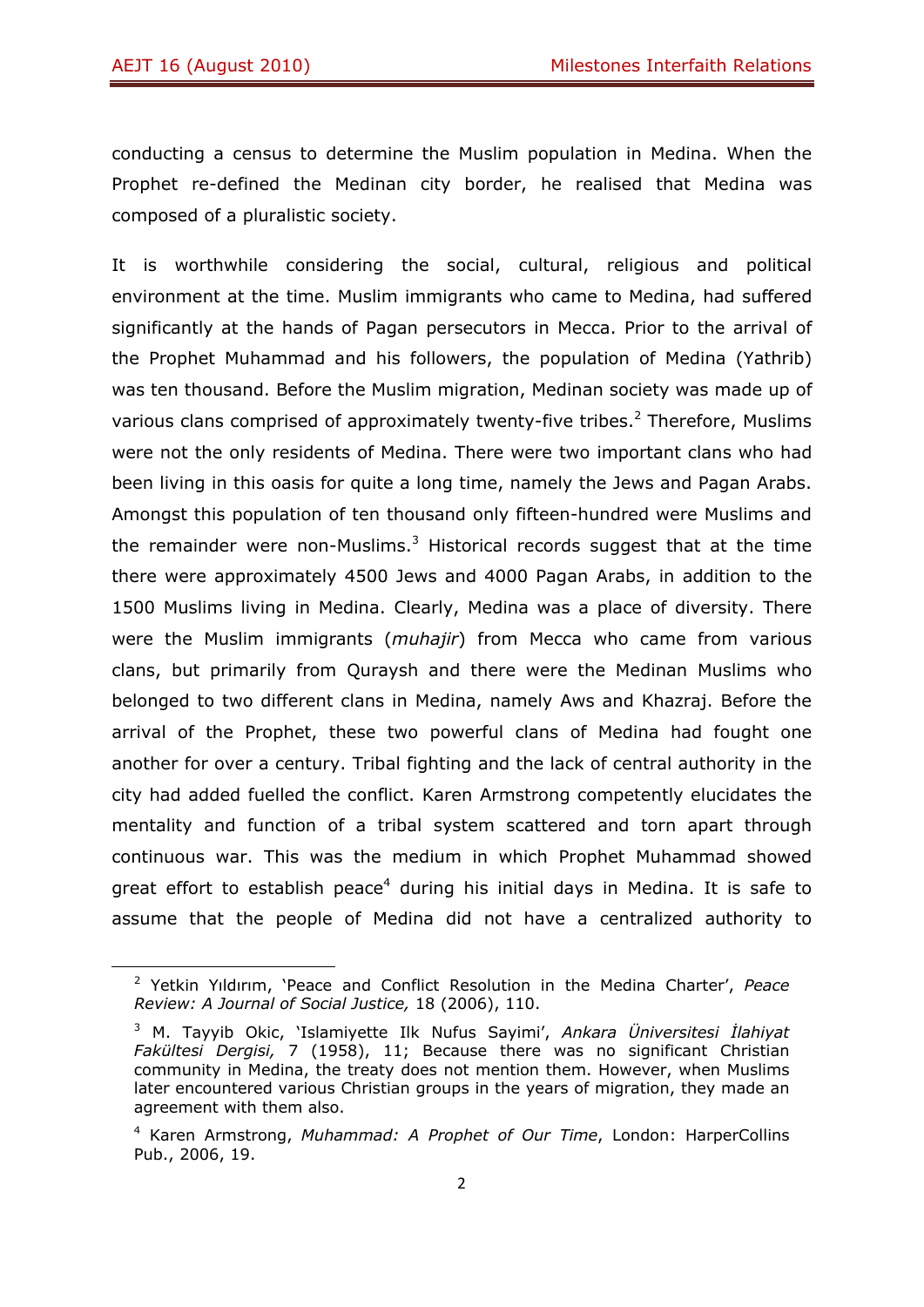establish unity amongst its clans. Unlike the Meccans who were ruled by the powerful clan of Quraysh. Quraysh was the traditional owner of the House of God in Mecca and without doubt, Quraysh had the necessary power and authority to unite the people of Mecca. $5$  On the other hand, in Medina no tribe had authority or autonomy over the rest of the population. Furthermore, the Jews of Medina were made up of more than twenty different tribes. Although there were three major Jewish clans (Qaynuqa', Nadir and Qurayza) who supported Arab tribes on both sides of the continuous conflicts, these Jews also faced some opposition from the members of their own faith. The difficulty surrounding the establishment of the constitution of Medina is realized when we consider the social structure of the city that was composed of various tribes of Pagan Arabs, many different tribes of Jews and Muslims from both Medina and Mecca.

Moreover, integration of the newcomers, changes in the demographical and economical structure of the city, securing the trust of Jewish and Pagan Arabs and above all, the continuous tribal rivalry were of the serious challenges confronted by the Prophet who wished to form a society based on the fundamentals of citizenship. One of the options was to propose a charter that embraced expectations of everyone and was also approved by the three major powers of the community within Medina. This meant that the charter had to be accepted by Muslims, Pagan Arabs and the Jews. It is also important to note that in comparison to the general population, Muslims constituted only 15% of the people of Medina. Therefore, it would be quite illogical to assume that the Prophet forced the pluralistic Medinan society into signing an agreement that revealed essential principles of living together in harmony.

Perhaps, in order to get a better understanding of the process, we should first look at the historical background of the Charter. According to Muslim sources, Ibn Hisham was the first person who had mentioned the charter. He narrated a report from Ibn Ishaq who passed away in 151h. After Ibn Hisham there were other early sources that mentioned the Charter such as Ibn Kathir's *Bidayah,* 

<sup>5</sup> Ali Bulaç, 'Medine Vesikası Hakkında Genel Bilgiler', *Birikim Dergisi,* 47-48 (1993- 4), 46.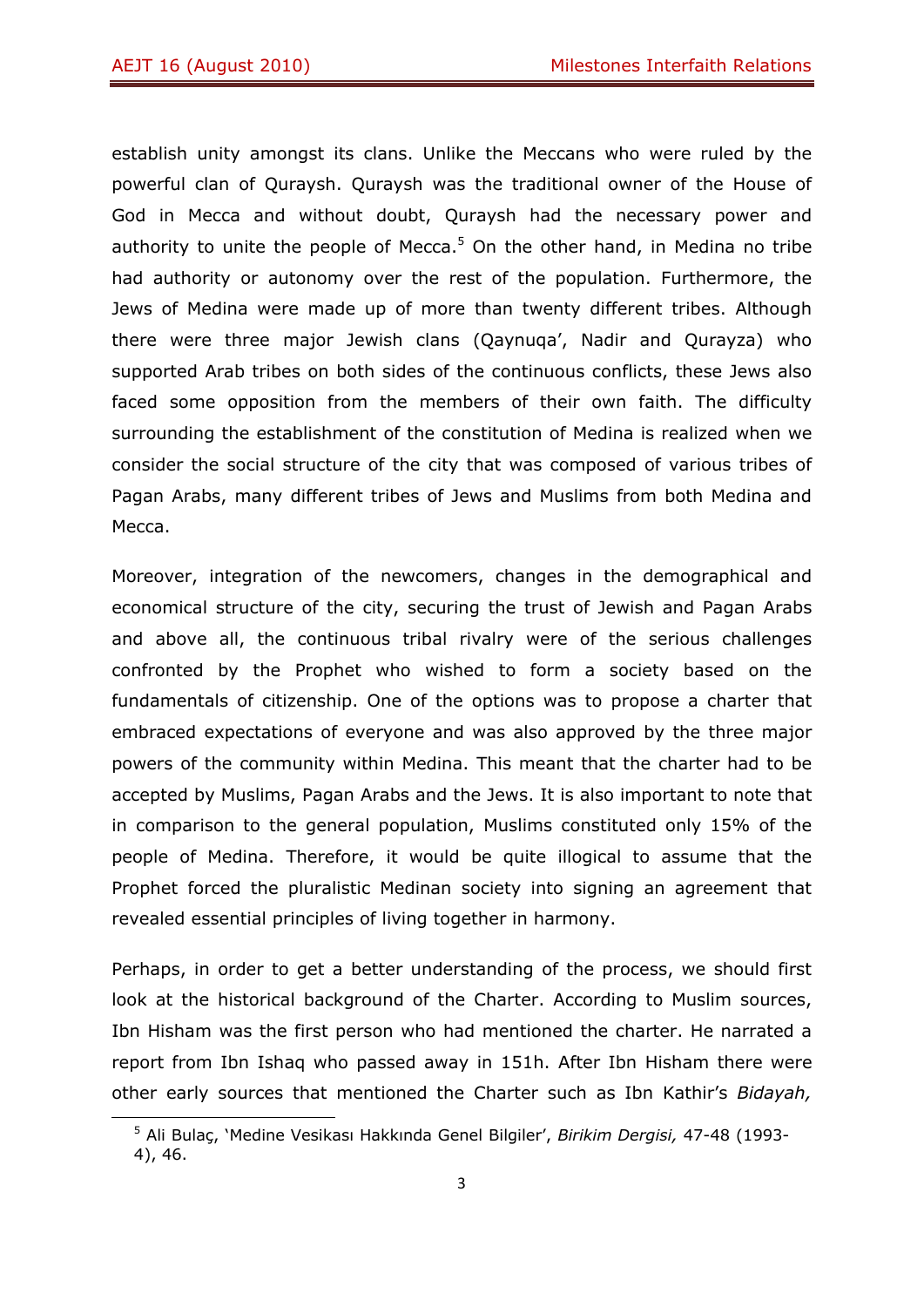Abu Ubayd's *Gharib al-Hadith,* Ibn Sa'd's *Tabaqat,* and the six major hadith collections.<sup>6</sup> Some of these sources provide all the articles of the charter whilst others refer only to a certain part. In addition, some contemporary scholars define forty-seven articles of the Charter whilst others increase the number to fifty-two by dividing two clauses into sub-articles. Although a few Muslim intellectuals question the historical reliability of the Charter, the views of the majority concludes that the articles of the charter are authentic and the agreement process took place at the house of Anas b. Malik, a renowned companion of the Prophet.<sup>7</sup> However, it is almost impossible to prove that these articles were recorded and placed together at the same time. Nevertheless, this uncertainty does not lessen the value of the Charter.

Before moving to the contents of the Charter, it is also important to note that the Constitution of Medina frequently talks about itself as *kitab* (book) or *sahifah*  (page) to indicate that the articles in it are prepared thoughtfully and were recorded in a logical order (not randomly). In addition to this, the following two important Arabic terms that signify the charter is binding and authoritative. If we analyse some of the Arabic terms used for the holy Qur'an, we realize that *kitab*  is a term used quite frequently.<sup>8</sup> The text of the Qur'an is also called *mushaf* in Arabic. This word is derived from the same root as *sahifah.* I think this significant detail indicates clearly to the binding nature of the Charter. In short, modern Muslim scholarship considers the Medina Charter as the first written legal agreement signed by diverse communities in the history of humanity.<sup>9</sup> Evidence suggests that the Charter was not only a theoretical framework but it was implemented by all the tribes of the Medinan pluralistic community.

One might ask 'what was the driving force behind the Charter?' First of all, it is not plausible to assume that the Prophet acted in the absence of Qur'anic

<sup>6</sup> Mustafa Kelebek, 'İslam Hukuk Felsefesi Açısından Medine Vesikası', *Cumhuriyet Üniversitesi İlahiyat Fakültesi Dergisi,* 

<sup>7</sup> Bukhari, *Sahih*, Kafala, 2; Abu Dawud, *Sunan,* Faraid, 17.

<sup>8</sup> Ali Bulaç, *ibid.,* 48.

<sup>9</sup> M. Hamidullah, *Islam Anayasa Hukuku,* (ed.) Vecdi Akyüz, İstanbul 1995, 95; Hayreddin Karaman, *Ana Hatlariyla Islam Hukuku,* İstanbul: Ensar Neşriyat 1987, I.167.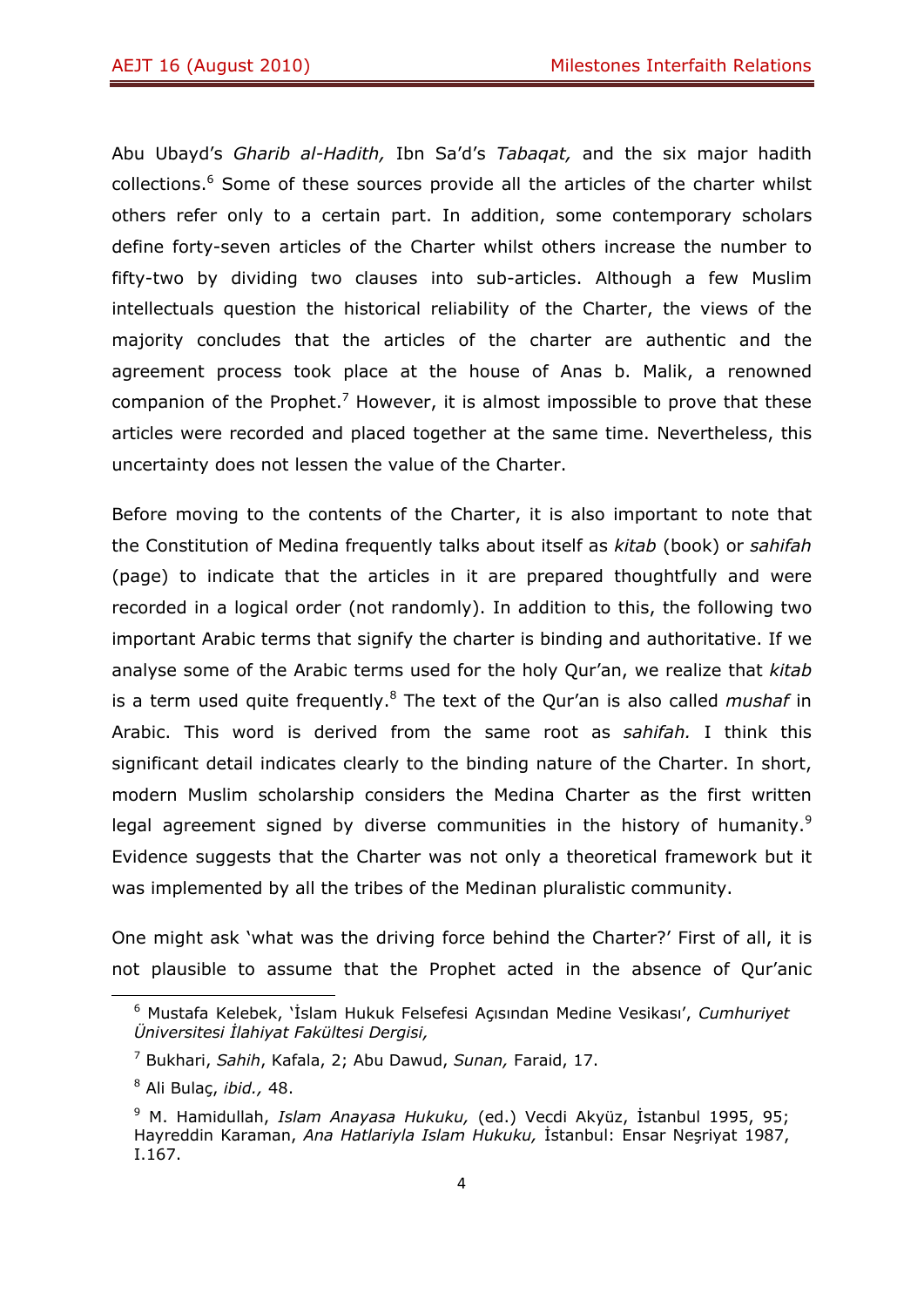guidance when he encouraged people to sign this constitution. The Qur'an emphasizes the separate character of each human community as a specific entity (5:48) *'For each, We have appointed a divine law and a traced-out way. Had Allah willed He could have made you one community.'* The great commentator, Ibn Kathir (d.1372) interprets this verse as follows: An agreement concerning God and diversity concerning the community are the will of God. In other words, existence of religious plurality is a phenomenon willed by God. In addition to this, the Qur'an states, *'And of His signs are the creation of the heavens and the earth, and the difference of your languages and colours. Lo! Herein indeed are portents for men of knowledge.'* (30:22). There is a divine wisdom in racial, cultural and religious diversity and the Qur'an encourages us to recognize this. The divine intention behind pluralism should not be overlooked. One word of wisdom that is worth mentioning in this context is *ta'aruf*, namely the purpose of getting to know each other *'O mankind! We have created you male and female, and have made you nations and tribes that you may know one another. Lo! The noblest of you, in the sight of Allah, is the best in conduct (Taqwa)…'* (49:13)*.* It is important to notice that one of the key words of the Qur'an concerning plurality lies in this verse. *Ta'aruf* (mutual recognition) necessitates dialogue and living in harmony. In this verse, the Qur'an addresses all human beings and draws attention to equality in regards to gender, race and tribe, proposing dignity for all. Therefore, no race or clan has the right to claim an inherent superiority over others. Just as the Qur'anic verses, the Medina Charter also rejects cultural homogeneity. It is incorrect to assume that the Charter was a new concept or an innovation. Despite the existence of various motives behind the Medinan Charter, total credit belongs to Qur'anic teachings and it is quite safe to say that the charter is based on inspirations derived from the holy Qur'an. In other words, the charter is a practical manifestation of the pluralistic nature of the Qur'an. Like the Qur'an, the constitution also brought a peace and serenity to the people of Medina, who had suffered from never-ending conflicts until the arrival of Prophet Muhammad.

In addition to the Qur'anic flavour that the Charter contains, we also realize the presence of a great esteem for the customs and traditions of the people of

5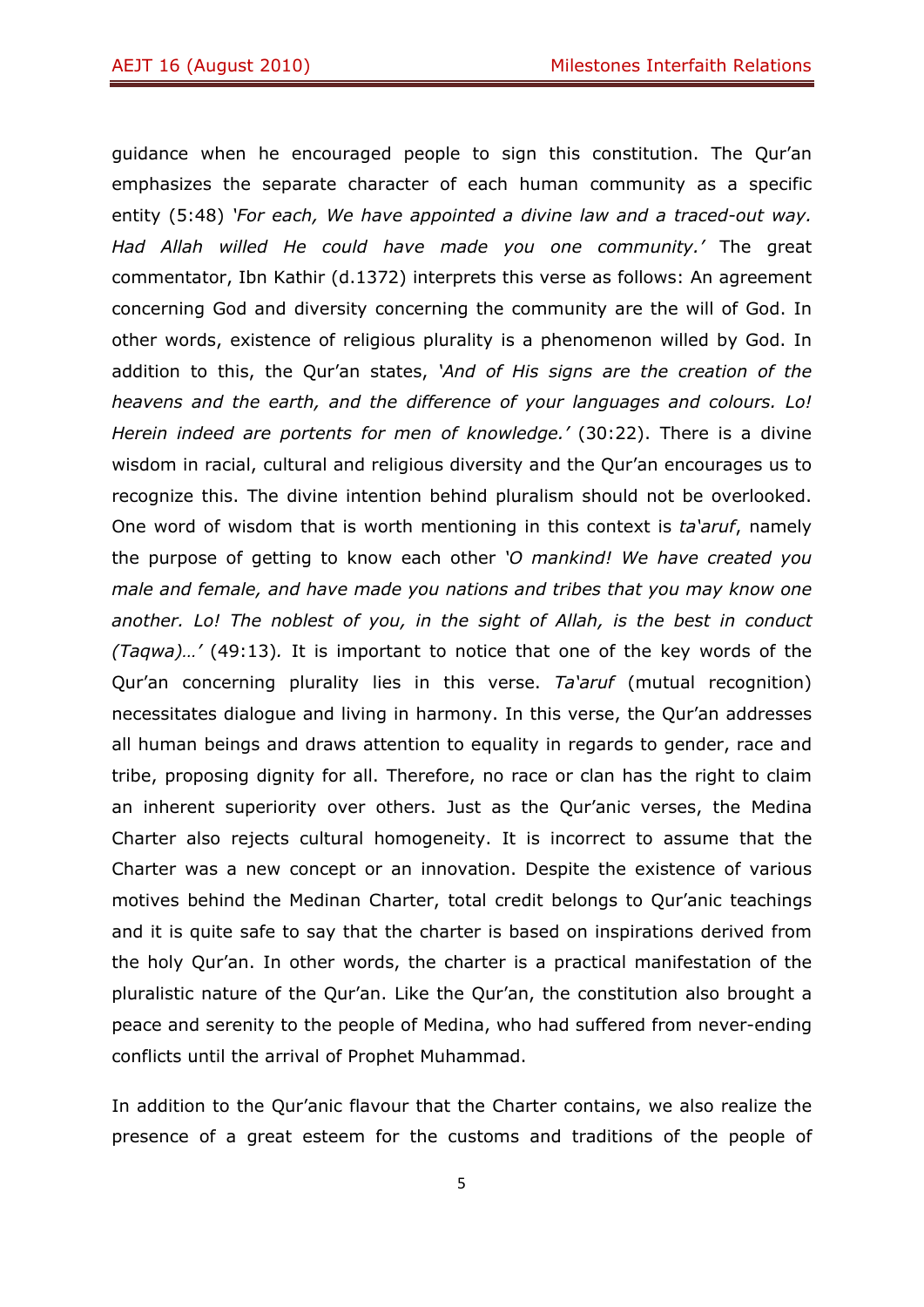Medina. Let us not forget, that the charter was not decided by one person only or a specific group. On the contrary, it was accepted with the consensus of many different tribes in Medina. A number of Prophetic reports suggest that the Prophet Muhammad consulted the leaders and the elders of each tribe during the negotiating and drafting process of the constitution. The Prophet did not finalize the constitution before listening to the needs and demands of the other clans in Medina.<sup>10</sup> Thus, he never disregarded the opinion of the tribal leaders. Conversely, he behaved like an arbitrator in solving the disputes among the people of Medina. Therefore, this alternative community model was developed by the participation of various groups, in order to give equal rights to the people and to create a society that functions on the basis of justice, respect, pluralism and peace. It was a political unity that did not discriminate against people from different backgrounds, religions, ethnicities and social strata. The Charter was designed to protect even the rights of the Medinan Pagans. The frequency of the key words, such as justice, peace, trust and living together, used in the text of Medina Charter, proves beyond doubt that the Prophet, as an initiator of the project, offers the utmost freedom for the non-Muslims to participate in the process of preparing the constitution.

When we scrutinize the clauses of the charter, we see that the first twenty-three articles relate to Meccan and Medinan Muslims while articles from twenty-four to forty-seven concerns the Jews of Medina. One of the most striking aspects of the charter is the frequent usage of the Arabic term *ummah* (community). It is common knowledge that Arabs use different words to describe human clusters in their communities. Some of these terminologies could be classified as; *ashirah*  (a small group), *fasila* (a branch of people), *qabila* (consists of a number of *ashirah*), *qawm* or *qarn* (community larger than a *qabilah*), and *sha'b* (a large cluster of different communities).11 However, the term *ummah* (united society)

 $11$  There are various divisions of the communities in Arab traditions and it generally follows body part:

| Division | Bodypart    |
|----------|-------------|
| Sha'b    | suture      |
| Qabila   | skull bones |

 10 Yıldırım, *ibid.,* 111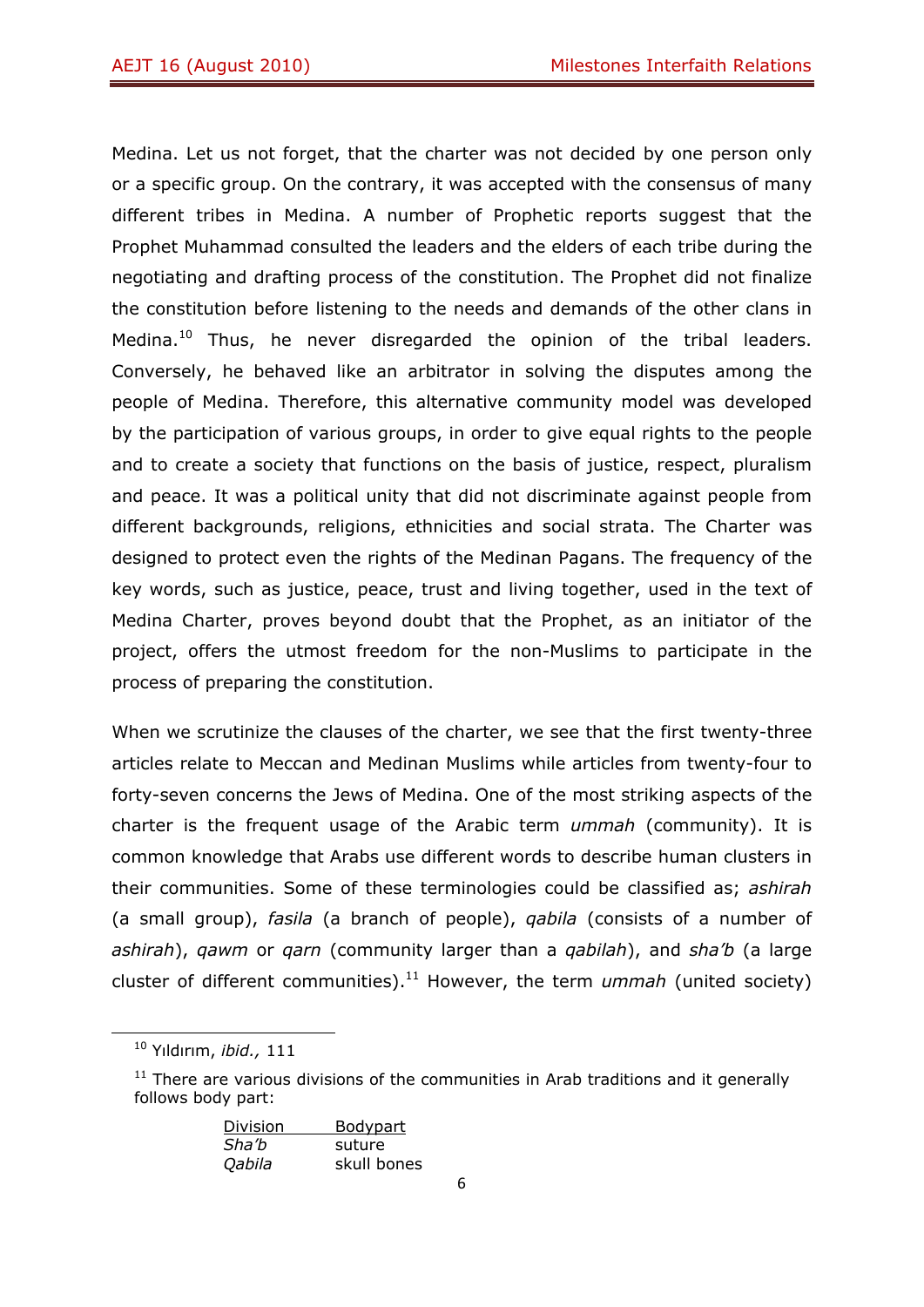describes an immense society where people of different background, race and religion live together in harmony. The Medina Charter gives equal rights to all those considered as being part of this *ummah.* Interestingly, article twenty-five of the Charter states, 'the Jews of Banu Awf and the Muslims of Medina will be considered as a single community.' In Ibn Hisham version of the Charter, the preposition *ma'a* (with) is used while Ibn Ubayd's version the preposition *min*  (from) is used. Both versions indicate that the Charter considers the members of all groups in Medina, as citizens of the Medinan society. The nuances in the prepositions clearly point out this notion. A statement in another article of the Charter protects the rights of the Jews with the following clause, "no Jew will be discriminated against for being a Jew."

In the Charter, the Prophet addresses each clan individually and explains to them their communal and individual responsibilities of the people of Medina. According to the article of responsibility, each clan would deal with its own affairs. However, in times of emergency or threats against Medina, each clan would be obligated to provide both financial and physical support to the entire society of Medina (see articles 38 and 44).

According to historical records no tribe in Medina objected to the formation of the Charter initiated by Prophet Muhammad. In addition to this, none of the groups claimed that they were being pressurized by the Muslims. Article twentyfive of the Charter clearly proves this. It states that the people of Medina have the right to practice their own particular religions and customs. Another significant issue was the fact that Prophet Muhammad, who followed the Qur'anic instruction 'unto you your religion and unto me my religion' (109:6), never imposed Islam on other groups in Medina. As mentioned before, local customs of Medina were never denounced by the Prophet. On the contrary, the people of Medina were united by the Prophet under a common and universal ethics and morals. The religion of Islam was not forced upon anyone. Obviously,

<u> Andreas Andreas Andreas Andreas Andreas Andreas Andreas Andreas Andreas Andreas Andreas Andreas Andreas Andr</u> *Imara* breast *Batn* belly *Fakhidh* thigh *Fasila* lower leg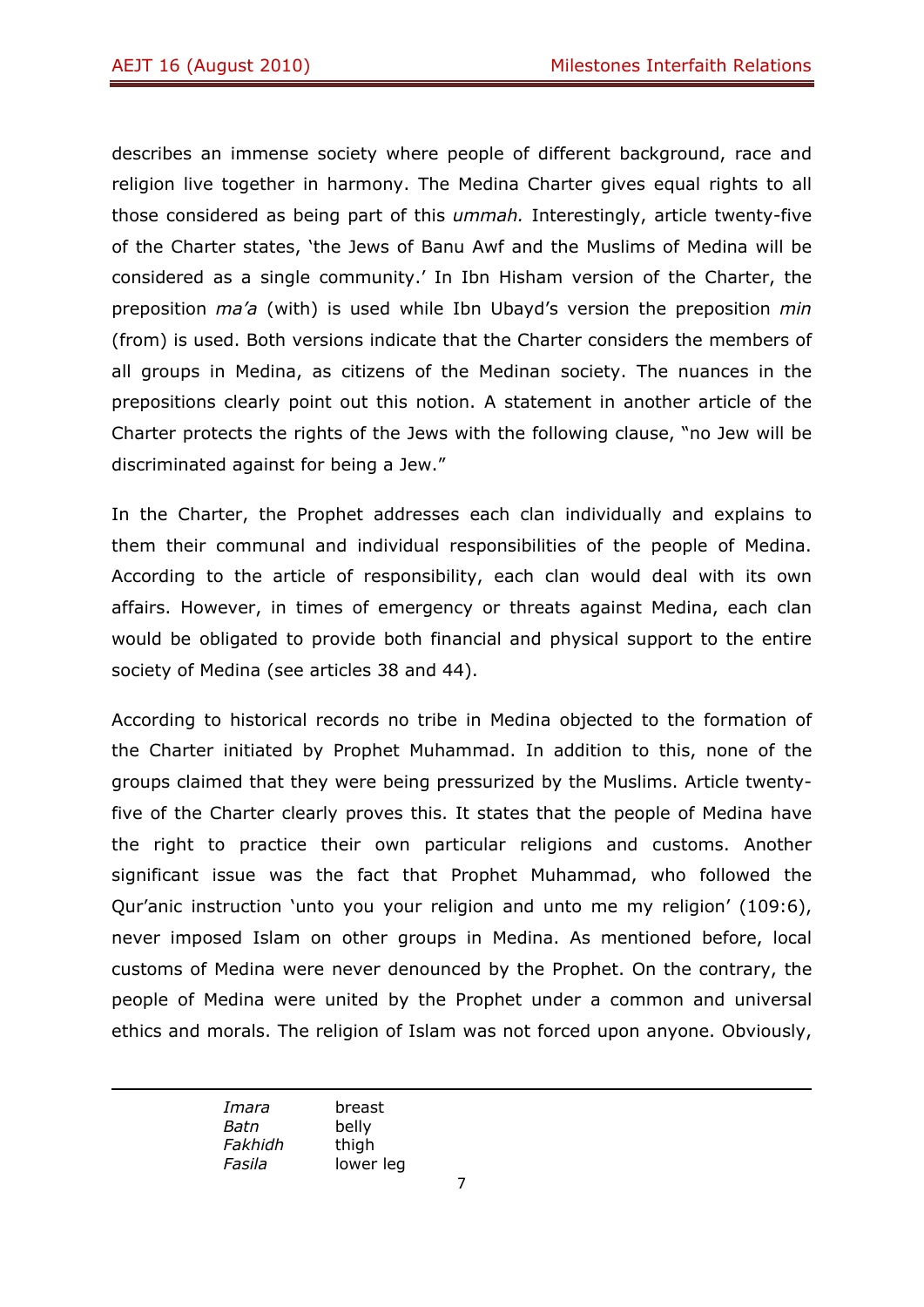Prophet Muhammad drew upon the essence of unity, respect, tolerance and love to form a plural society.

To an untrained eye, many of the articles appear to be repetitions. However, when analyzed thoroughly, it becomes evident that the Prophet had spent the utmost effort to create an environment of trust in Medina. He encouraged each tribe to integrate into the larger Medinan society. It is also quite meaningful that we come across many articles regulating various issues related to blood money and treatment of treachery in Medina. For instance, article thirty-seven calls for alliance of all clans against all those who move against the people of Medina. Obviously, peace is the corner stone of a pluralistic society and it can only be achieved on the basis of mutual understanding. Medina Charter demands from each party to seek mutual advice and consultation concerning any unexpected issues. The Charter frequently places great emphasis on the importance of acting in good faith towards one another during religious or political disputes. Prophet Muhammad was always prepared to confront any situation in Medina and to act as a third party mediator to resolve conflicts among the tribes.<sup>12</sup>

Articles 14, 15, 16, 17, 19, 21, 22, 25, 36, 37, 40, 43 guaranteed the security and protection of every citizen in Medina, whilst articles 13, 14, 15, 21, 22 placed great responsibility on the shoulders of each Muslim citizen. Muslims were obligated to work hard to establish peace and to support others in time of insurgency in Medina. Article 39 states that inside of the Medinan valley is a protected area and no one will be allowed to violate its borders. In various articles, the Medina Charter widens the scope of protection to the allies of both Muslim and Jewish tribes. It seems to me that the Medina Charter forms a real intercultural society, unlike modern multicultural society where many of its minorities or disadvantaged groups are marginalized and pushed into a life in ghettos. Thus it is safe to say that the Prophet's Charter successfully created an atmosphere of unity in the diverse society of Medina.

In conclusion, the Medina Charter rejects cultural homogeneity. The principles in the charter are a clear antidote to cultural homogenization and a solution to the

 12 Yıldırım, *ibid.,* 110.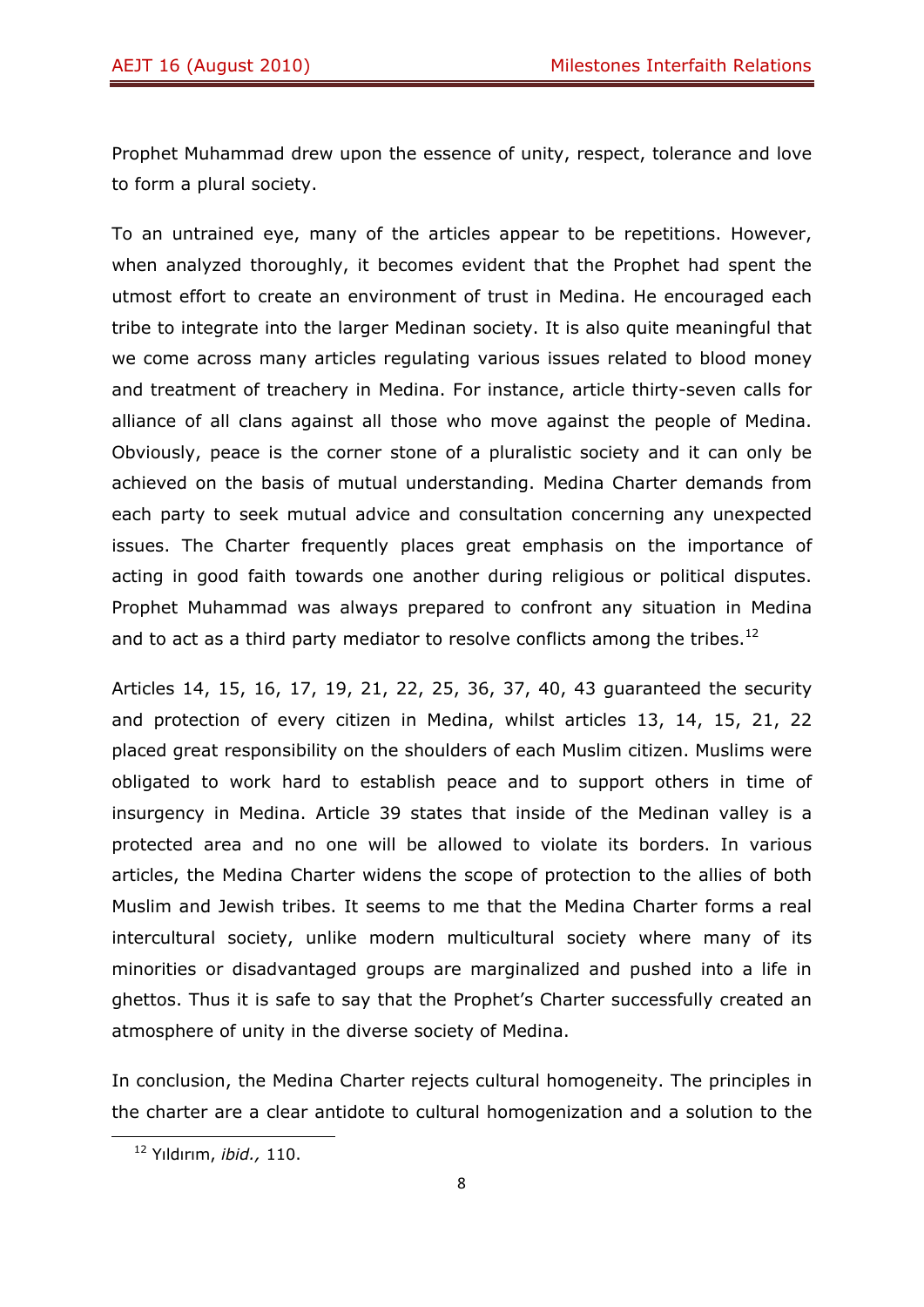destruction of a fruitful cultural diversity. In a world where globalised conflicts and peace efforts continue, our mutual understanding of one another, together with our distinctive faiths, is important point for achieving permanent peace and stability. I feel that the Medina Charter has much to offer to the modern world. Medinan society was the first real community to display an example of a harmonious coexistence between different religious and ethnic groups. It provides great opportunity for us to explore the roots of the modern pluralistic societies. Prophet Muhammad displays the essence of unity, respect, tolerance and love to combine and create a plural community through the Medinan Charter. This Charter is the blueprint of an active and participant plural societies based on justice and mutual respect. The clauses of the Charter are documented openly and clearly indicate real unity in diversity. Unfortunately, the life of the constitution did not last long. Nonetheless, as Fethullah Gülen, the renowned Islamic scholar states, "there is great potential in this Charter for the future of our common values and ideal pluralistic societies."

**Email:** ismail.albayrak@acu.edu.au

**Author:** Ismail Albayrak is the inaugral Fethullah Gülen Professor for the Study of Islam and Muslim-Catholic Relations within the Asia-Pacific Centre for Interreligious Relations, Australian Catholic University.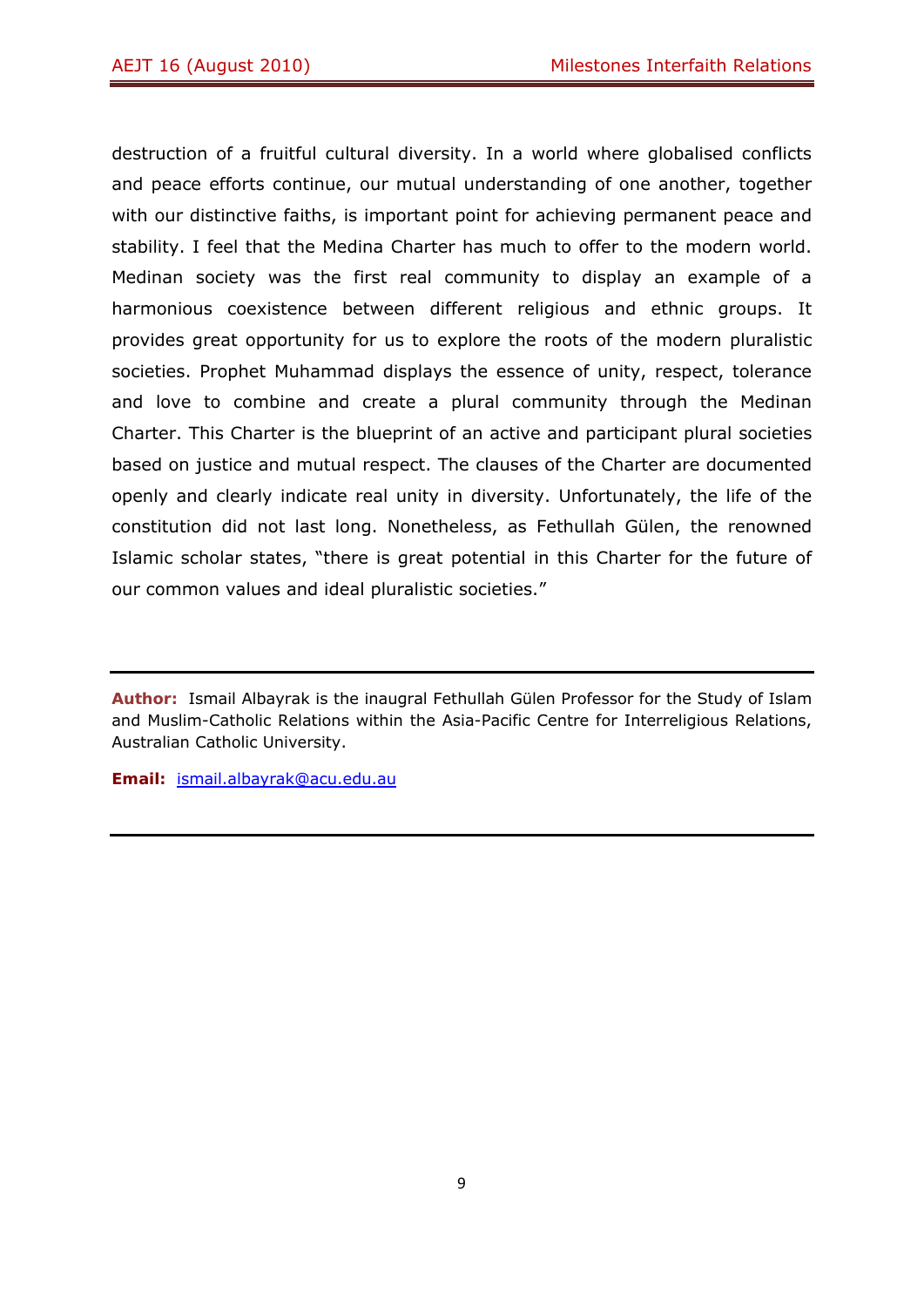# **Milestones and Signposts in Interfaith Relations: the View from Christianity**

#### *John Dupuche*

vould like to approach this theme by looking at two outstanding figures, T would like to approach this theme by looking at two outstanding figures,<br>Francis of Assisi and Pope John XXIII. I will say a few words about their lives and draw some conclusions.

#### **St Francis of Assisi**

The slaughter had been terrible, on 29<sup>th</sup> August 1219 when the Christian and Muslim armies had clashed at near Damietta on the eastern branch of the Nile. The Sultan al-Malik al-Kâmil proposed a truce which was gladly accepted. Francis of Assisi, perhaps the best known and the best loved of all Christian saints, saw his opportunity and, accompanied by Brother Illuminatus, crossed the no-man's land separating the warring armies.

It was his third great transition. The first had been when, as a young man in the full flower of his youth, he chanced upon a leper. Impelled by an immense outpouring of compassion, Francis dismounted, embraced the unfortunate man and kissed him. Francis had effectively chosen to enter the company of the living dead. In the second great transition, Francis stood in the main square of Assisi and stripped himself of all his clothes, putting aside all the pretensions and materialism of the burgeoning Middle Ages. Henceforth, married to Lady Poverty, he would be free, living only as the Spirit of God inspired him.

This Poor Man of Assisi now advanced towards the Muslim lines, to the followers of Muhammad who in those days was considered to be the father of lies, the Antichrist, the blasphemer, the Beast. When challenged by the Muslim soldiers he replied simply that he was a Christian and wished to speak with the Sultan.

The Sultan al-Malik al-Kâmil graciously received Francis and for the ten days of the truce they conversed. Francis spoke passionately about Jesus and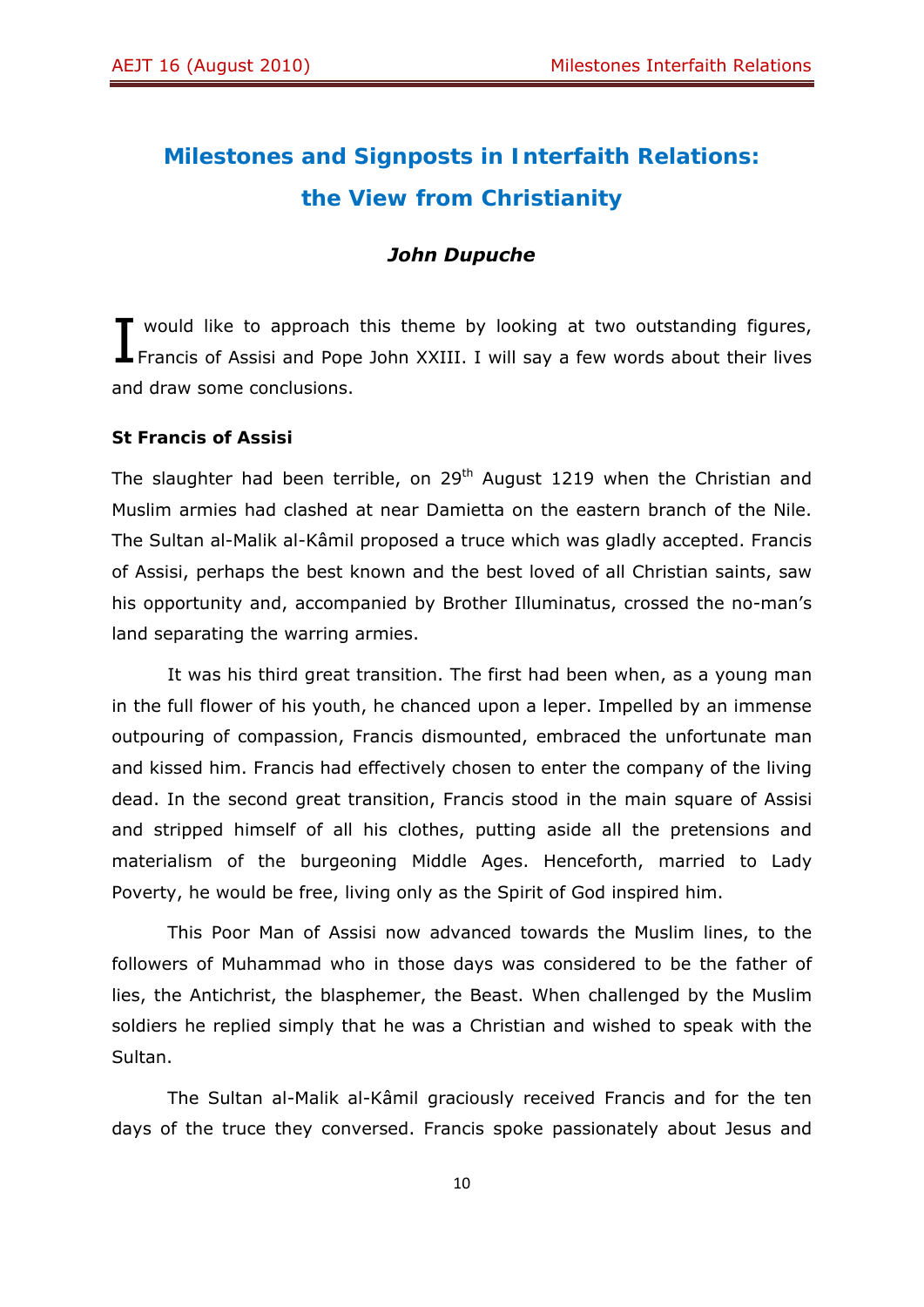the Blessed Trinity,<sup>13</sup> while the Sultan listened attentively, intrigued by this strange holy man, who seemed comparable to a Sufi. Francis for his part observed the Sultan praying five times a day and heard the call to prayer that rang out over the camp, and was amazed. After Francis had refused all manner of gifts, the Sultan provided Francis and Illuminatus with a safe escort back to the Christian lines.

In 1220 Francis returned to Italy and wrote the rule which was approved at the General Chapter of the Mats in 1221. The momentous chapter sixteen reads:

Indeed the friars, who go, can conduct themselves spiritually among [the Muslims] in two manners. One manner is, that they cause no arguments nor strife, but be subject "to every human creature for God's sake" (1 Pt 2:13) and confess themselves to be Christians. The other manner is, that, when they have seen that it pleases God, they announce the word of God, so that they may believe in God the Omnipotent, Father and Son and Holy Spirit, the Creator of all things, (and) in the Redeemer and Savior, the Son, and that they may be baptized and become Christians, because "he who has" not "been reborn of water and the Holy Spirit cannot enter the Kingdom of God" (cf. Jn  $3:5$ ).<sup>14</sup>

I would like to make a few comments on this extraordinary paragraph, never seen before in the history of the Church.

The rule commands: "let them they cause no arguments nor strife".

In these few words Francis rejects the whole manner of the Crusades which aimed to reconquer the former Christian territories of the Middle East by force of arms. Indeed, at the Fourth Lateran Council, Innocent III, whose jurisdiction extended from Scotland to the Black Sea, from Spain to Scandinavia, had called for a fifth crusade and had committed immense resources to this task. Francis

<sup>13</sup> Gwenolé Jeusset, *Saint François et le Sultan*. Paris, Albin Michel, 2006. p. 101.

<sup>14</sup> *Fratres vero, qui vadunt, duobus modis inter eos possunt spiritualiter conversari. Unus modus est, quod non faciant lites neque contentiones, sed sint subditi omni humanae creaturae propter Deum (1 Petr 2,13) et confiteantur se esse christianos. Alius modus est, quod, cum viderint placere Domino, annuntient verbum Dei, ut credant Deum omnipotentem Patrem et Filium et Spiritum Sanctum, creatorem omnium, redemptorem et salvatorem Filium, et ut baptizentur et efficiantur christiani, quia quis renatus non fuerit ex aqua et Spiritu Sancto, non potest intrare in regnum Dei.* http://www.francescanitor.org/letters/non\_bullata.pdf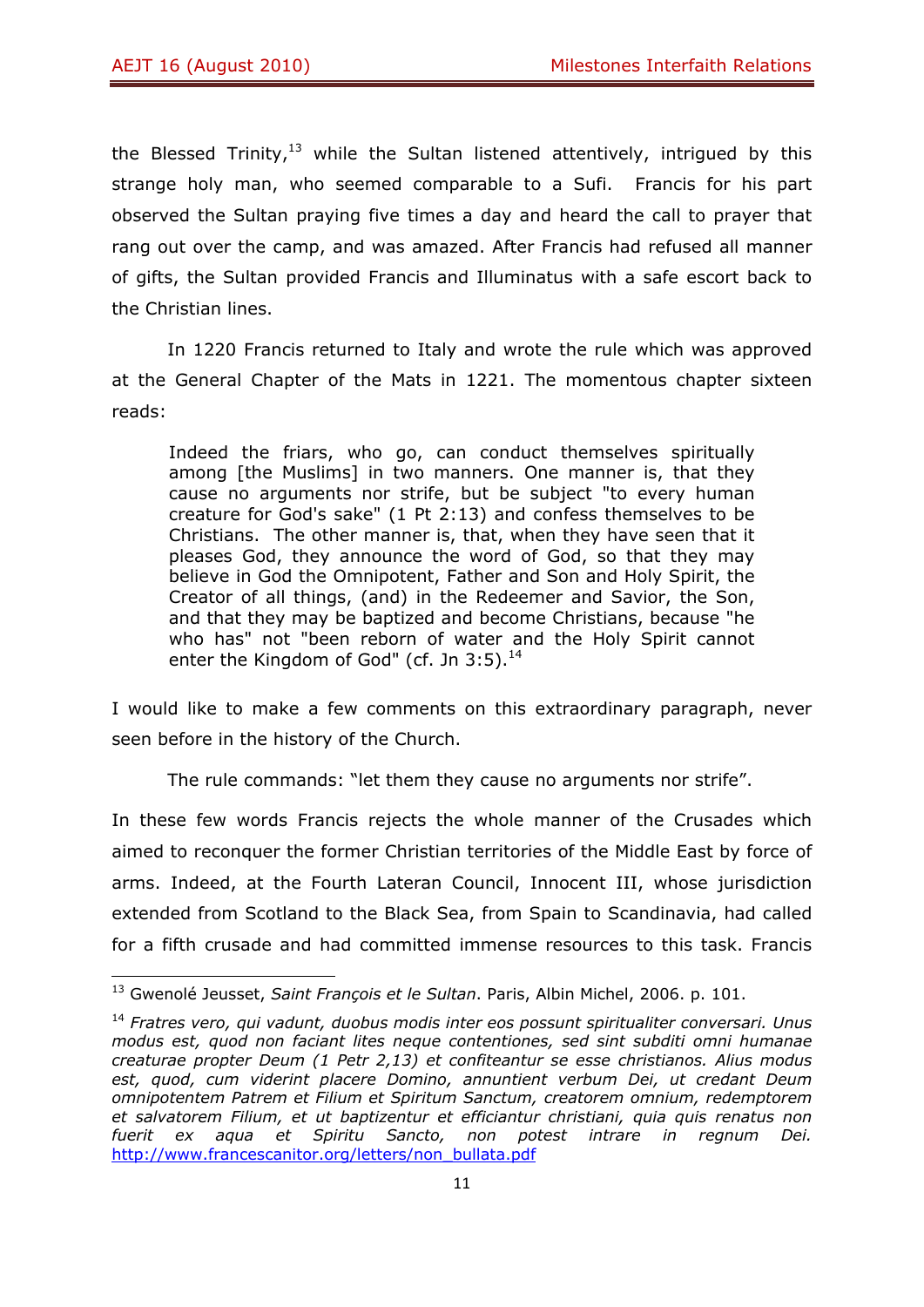simply commands that there should be 'no strife'. Peter the Venerable, the great abbot of Cluny, the first to have the *Qur'an* translated into Latin, argued that if war could not be won with the sword it should be won with words. To this Francis states in his unauthorised rule that there should be "no arguments".

The rule also commands that the friars should "be subject 'to every human creature for God's sake' (1 Pt 2:13)". This contradicts the Third Council of the Lateran, whose canon 26 reads:

Jews and Saracens are not to be allowed to have Christian servants in their houses, either under pretence of nourishing their children or for service or any other reason. Let those be excommunicated who presume to live with them.<sup>15</sup>

Francis stresses that the friars should "confess themselves to be Christians". They should not hide the fact of who they are, but nothing more needs yet to be done. The Christian message may of course be proclaimed, but only at the appropriate moment, "when they have seen that it pleases God". This attitude, too, is remarkable and contrasts so vividly with the approach of some other Franciscans who travelled to Morocco at this time and denigrated all things Muslim. They were martyred and became the ideal to be followed by other Franciscans.

The rule approved at the so-called General Chapter of the Mats in 1221 did not obtain papal approval and so is called the *Regula non-bullata*. The *Regula bullata,* officially approved by Pope Honorius III on 29 November 1223, reduces the extraordinary paragraph to just a couple of bland sentences:

Let whoever of the friars who by divine inspiration wants to go among the saracens and other infidels seek permission for that reason from their minister provincial. Indeed the ministers are to grant permission to go to none, except those who seem to be fit to be sent. $16$ 

<sup>&</sup>lt;sup>15</sup> http://www.piar.hu/councils/ecum11.htm

<sup>&</sup>lt;sup>16</sup> Quicumque *fratrum* divina inspiratione voluerint ire inter saracenos et alios infideles petant inde licentiam a suis ministris provincialibus. Ministri vero nullis eundi licentiam tribuant, nisi eis quos viderint esse idoneos ad mittendum. *Regula Bullata*, chapter XII.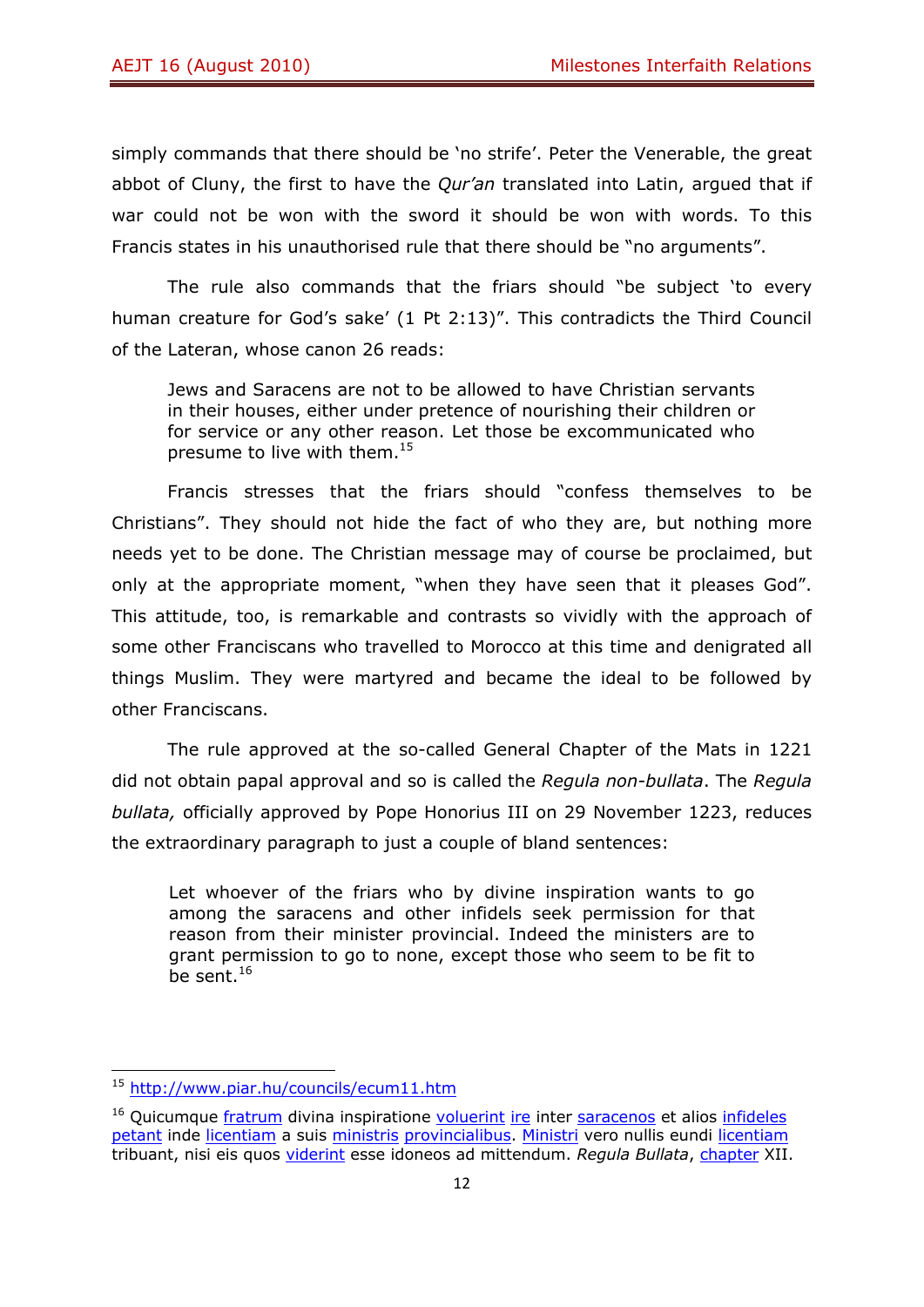The *regula non-bullata* was incomprehensible to Francis' contemporaries. It lay dormant for 750 years.

In what way is Francis' experience a signpost for interreligious relations? I would like to make four points.

- 1. Participants in dialogue can honestly draw near to each other only in poverty and powerlessness. Francis crosses the no-man's land and declares simply that he is a Christian. He does not claim to be a legate or ambassador. He has no authority, no title, no education and makes no reference to his fame. He comes empty-handed, without escort, without weapons, without gifts, in utter poverty.
- 2. Participants on dialogue approach each other best on the presumption that they each live in the truth. Francis approaches the Sultan who in general estimation among Christians was considered to be the devil incarnate. But Francis is amazed when he sees the spiritual depths of those whom all the crusaders considered to be minions of Satan. He will never speak ill of the Muslims or Islam.
- 3. The dialogical relationship can develop only on the basis of a sense of mutual service. Francis advocates service and subjection; he seeks neither power nor influence. He seeks only to imitate Christ Jesus who declares that those who wish to be first must make themselves last of all and servants of all. (Mark 9.35)
- 4. Dialogue can proceed only on the basis of openness and candour. Neither party should conceal who they are. When invited by the Sultan, Francis proclaims his faith but does not enter into a battle of words.

## **John XXIII**

During his years as apostolic delegate in Turkey during the Second World War, Archbishop Roncalli, the future Pope John XXIII, witnessed the persecution of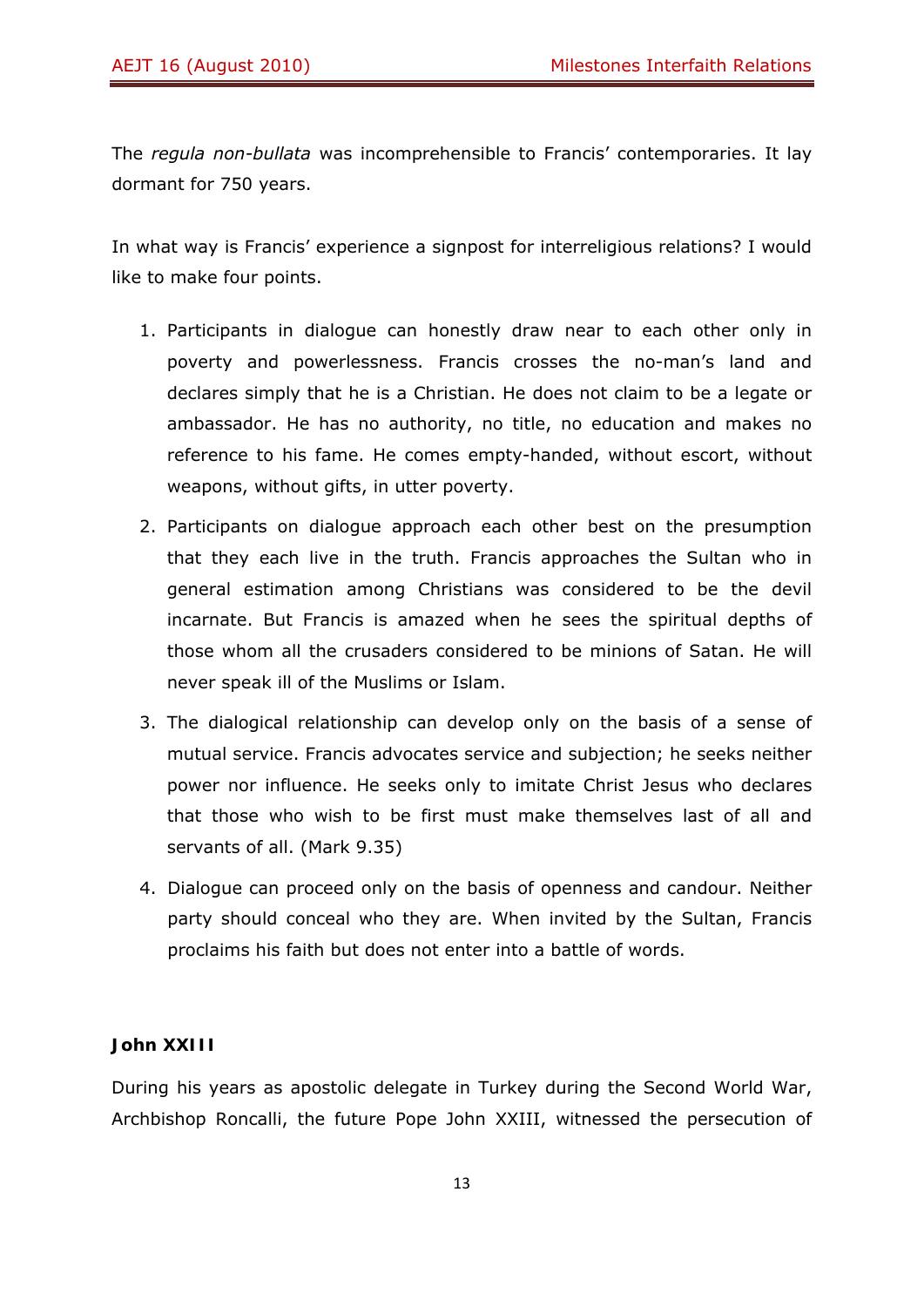the Jews but could do virtually nothing.<sup>17</sup> This sense of powerlessness had an immense impact on him. Thus, after he had been elected pope in 1959 and had summoned the Second Vatican Council, before even there was talk of a draft document on relations with the other Christian Churches, he gave Cardinal Bea, Prefect of the Secretariat for Unity, on 18 September 1960 the oral mandate<sup>18</sup> to develop a statement concerning the Jews.<sup>19</sup>

The huge impetus which John XXIII gave to developing relations with the Jews had already a certain history. As this is not the place to give a full account of the background to the declaration *Nostra Aetate*, a couple of quotations must suffice. In his address to the pilgrimage from Belgian Catholic Radio Pius XI made the memorable statement: "We are all spiritually semites."<sup>20</sup>And before this, the Holy Office in its Decree of 25 March 1928 stated:

"The Apostolic See utterly condemns the hatred held towards the people whom God had chosen long ago, namely that hatred which is now generally called 'anti-Semitism'."<sup>21</sup>

This statement concerning the Jews went through various stages.<sup>22</sup> In November 1964 it had been broadened into a separate *Declaration on the* 

<sup>17</sup> Laurentin, René *Bilan du concile, Histoire – textes – commentaires avec une chronique de la quatrième session*. Paris: Editions du Seuil, 1966. p. 128.

<sup>18</sup> Ralph M. Wiltgen svd *The Rhine Flows into the Tiber*, New York City, Hawthorn Books Inc. 1966. p. 167**.**

<sup>19</sup> *Decretum pro judaeis.* Laurentin, René *Bilan du concile,* pp. 128-129.

<sup>20</sup> Pie XI "Nous sommes tous spirituellement des sémites." *Discours au pèlerinage de la Radio Catholique Belge*, 6 septembre 1938. *DC* 39 (1938), col. 1460.

<sup>21 &</sup>quot;Apostolica sedes …. *maxime damnat* odium adversus populum olim a Deo collectum, odium nempe illud, quod vulgo *antisemitismi* nomine nunc significari solet." *AAS* 36 (1928), p.103. The italics are from the original.

<sup>22</sup> In November 1963 it constituted chapter four of the draft called 'On Ecumenism' (*De ecumenismo*)*,* a short text of 42 lines. In September 1964 it had expanded into a declaration on Jews and non-Christians, as an appendix of the same schema, 70 lines in length.

<sup>&</sup>quot;It was obvious to all that there had been a threefold reaction to the chapter. One was, "Why treat of the Jews at all?" The second was, "Why treat of the Jews in a schema on ecumenism, which deals with Christian unity?" And the third was, "Why not include other non-Christians religions as well?" The Secretariat for Promoting Christian Unity and the Council as a whole realized that the only solution was to have a document, distinct from the schema on ecumenism, in which the Jewish and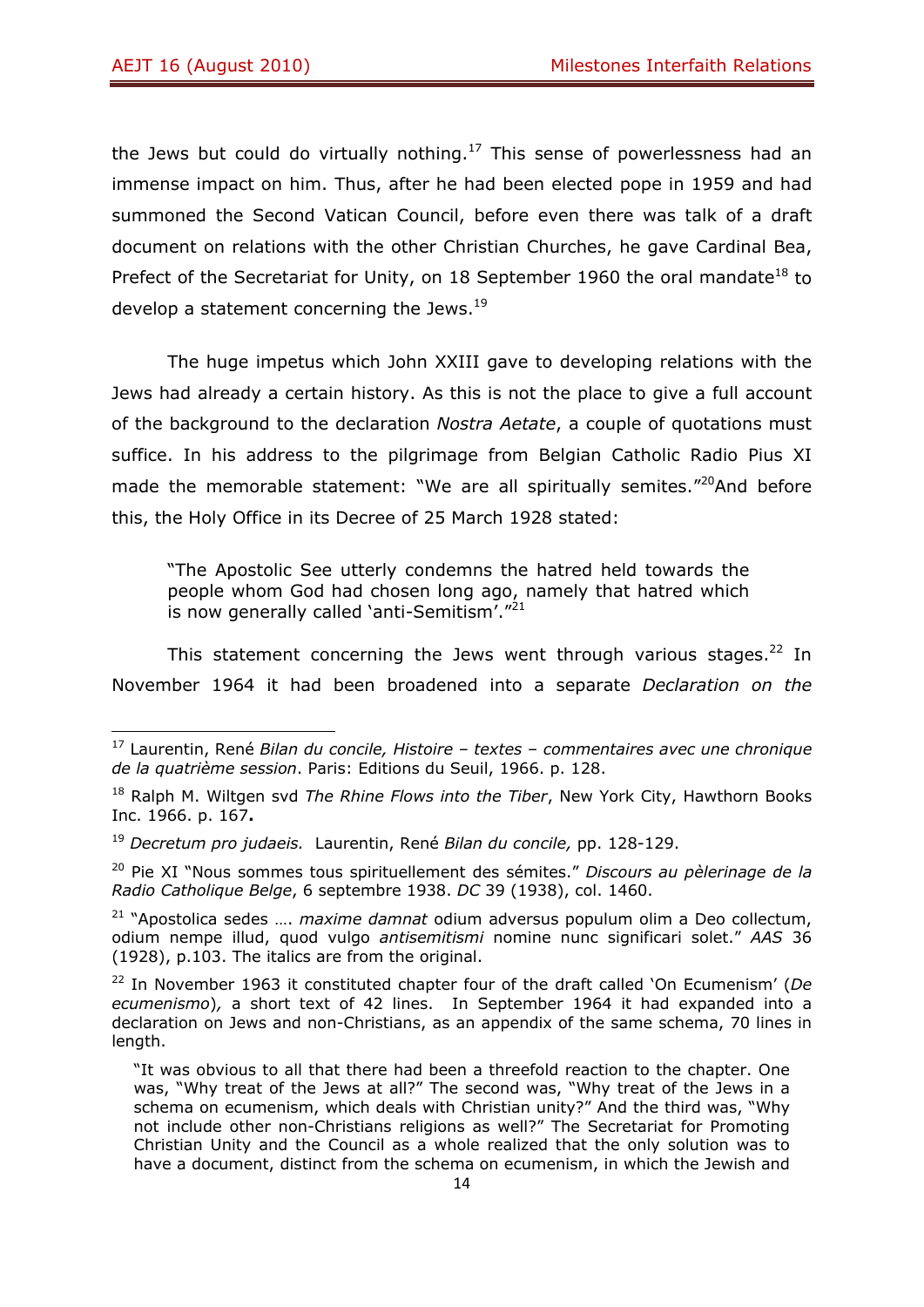*relation of the Church to non-Christian religions*<sup>23</sup> which was one of the most innovative texts of the highly innovative Council.

In fact, throughout most of Christian history, non-Christian religions were generally seen as the work of Satan, 'the Father of lies'. A major shift had occurred in 1951 with the encyclical *Evangelii Praecones*<sup>24</sup> of Pius XII who states "The Catholic Church does not despise or reject the teachings of other peoples (*ethnicorum*)".25 In an official letter to Cardinal Biondi in 1950 he had earlier stated that:

"The Church has no intention of dominating other peoples, or of having any control in worldly matters, since it burns with the simple desire to give the supernal light of faith to all nations, to promote human and civic values and brotherly concord between peoples." 26

All this is to find its supreme development in the watershed statement of Vatican II which reads:

"The Catholic Church rejects nothing of what is true and holy in these religions. …. Let Christians, while witnessing to their own faith and way of life, acknowledge, preserve and encourage the spiritual and moral truths found among non-Christians, also their social life and culture."<sup>27</sup>

#### **Conclusion:**

<sup>24</sup> *AAS* 1951 p.497-528.

<sup>&</sup>lt;u> Andreas Andreas Andreas Andreas Andreas Andreas Andreas Andreas Andreas Andreas Andreas Andreas Andreas Andr</u> also other non-Christian religions would be mentioned, especially Islam …" Ralph M. Wiltgen svd *The Rhine Flows into the Tiber*, p. 170.

 $23$  177 lines in length.

<sup>25 &</sup>quot;… Catholica Ecclesia ethnicorum doctrinas neque despexit neque respuit…" *AAS* 1951 p.522.

 $26$  "Ecclesia equidem nullum habet propositum in populos dominandi, aut imperio in res modo temporales potiundi, uno cum flagret studio omnibus gentibus supernum fidei lumen afferendi, humanis civilisque cultus incrementum fovendi fraternamque populorum concordiam". Quote from letter 'Perlibenti equidem' to Cardinal F. Biondi. *AAS* 1950 p.727.

<sup>27 &#</sup>x27;Declaration on the relation of the Church to non-Christian religions' (*Nostra Aetate*), in Austin Flannery, *Vatican Council II, the Conciliar and Post-conciliar Documents*, Collegeville, Minnesota, The Liturgical Press, 1975. p.739.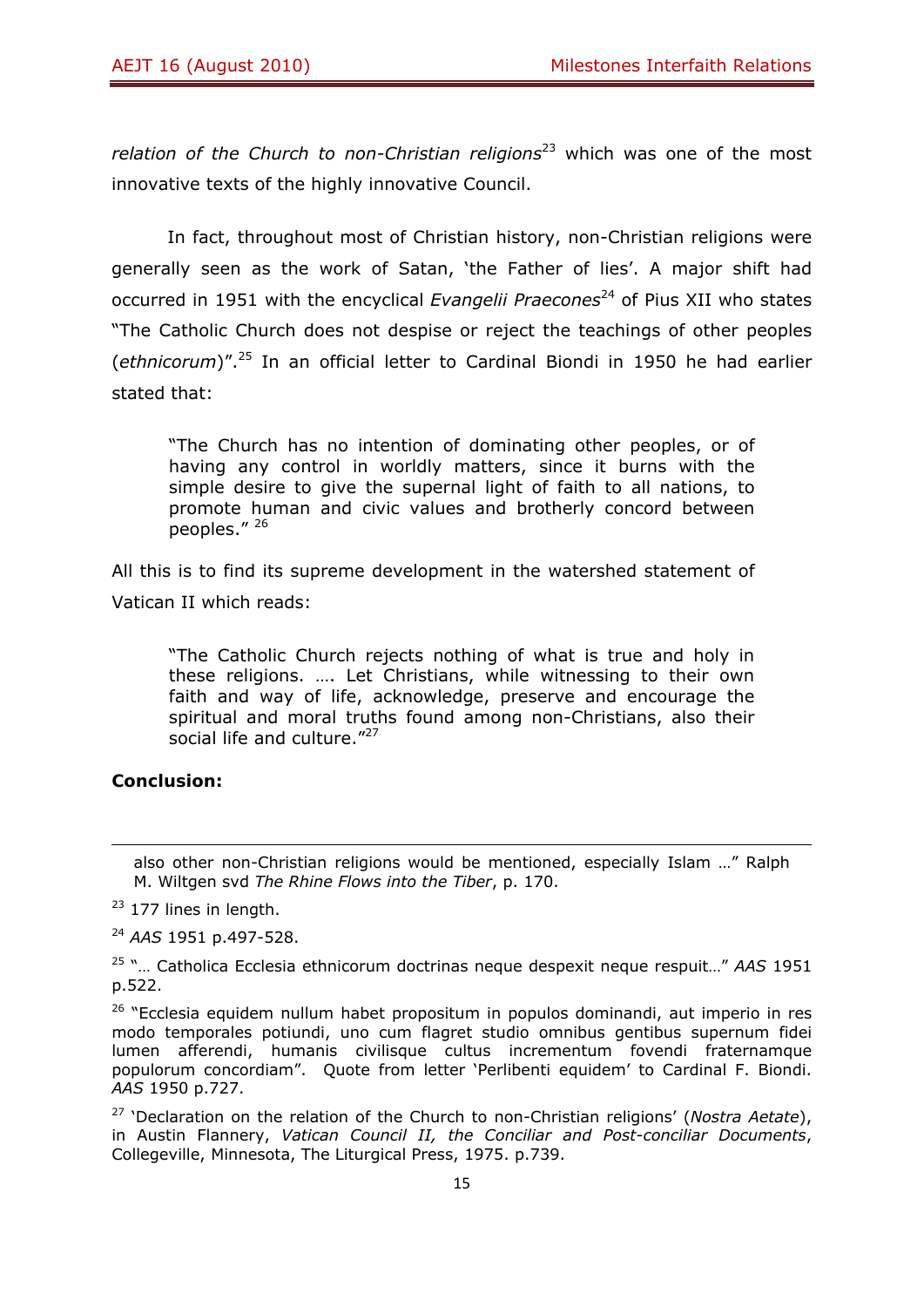From this discussion of St Francis and John XXIII, four salient points can be made:

- 1. Interreligious dialogue depends on an experience of powerlessness: chosen by Francis during the Crusades, and imposed on Archbishop Roncalli during World War II.
- 2. Like St Francis who witnesses the piety of the Sultan, the Second Vatican Council states that 'the Catholic Church rejects nothing of what is true and holy in these religions'.
- 3. Like St Francis who identifies himself as a Christian and proclaims to the Sultan the central teachings of the faith, the Council speaks of 'Christians … witnessing to their own faith and way of life'.
- 4. Like St Francis who sought to serve, Christians are to 'acknowledge, preserve and encourage the spiritual and moral truths found among non-Christians, also their social life and culture.'

In short both Francis of Assisi and John XXIII are happy to be powerless, perceptive, servant and faithful. Those involved in interreligious dialogue might do well to follow their example.

## **Bibliography**

- 'Declaration on the relation of the Church to non-Christian religions' (*Nostra Aetate*), in Austin Flannery, *Vatican Council II, the Conciliar and Post-conciliar Documents*, Collegeville, Minnesota, The Liturgical Press, 1975.
- Hoeberichts, Jan. *Francesco e l'Islam*. Padua, Messagero di Sant'Antonio, 2002. translated by Romeo Fabbri from the English edition *Francis and Islam*, Quincy IL, Franciscan Press, 1994 which is the translation of the original *Franciscus en de Islam*, Assen, Van Gorcum, 1994.

Holy Office, Decree of 25 March 1928, *AAS* 36 (1928), p.103.

Jeusset, Gwenolé. *Saint François et le Sultan*. Paris : Albin Michel, 2006.

Laurentin, René. *Bilan du concile, Histoire – textes – commentaires avec une chronique de la quatrième session*. Paris: Editions du Seuil, 1966.